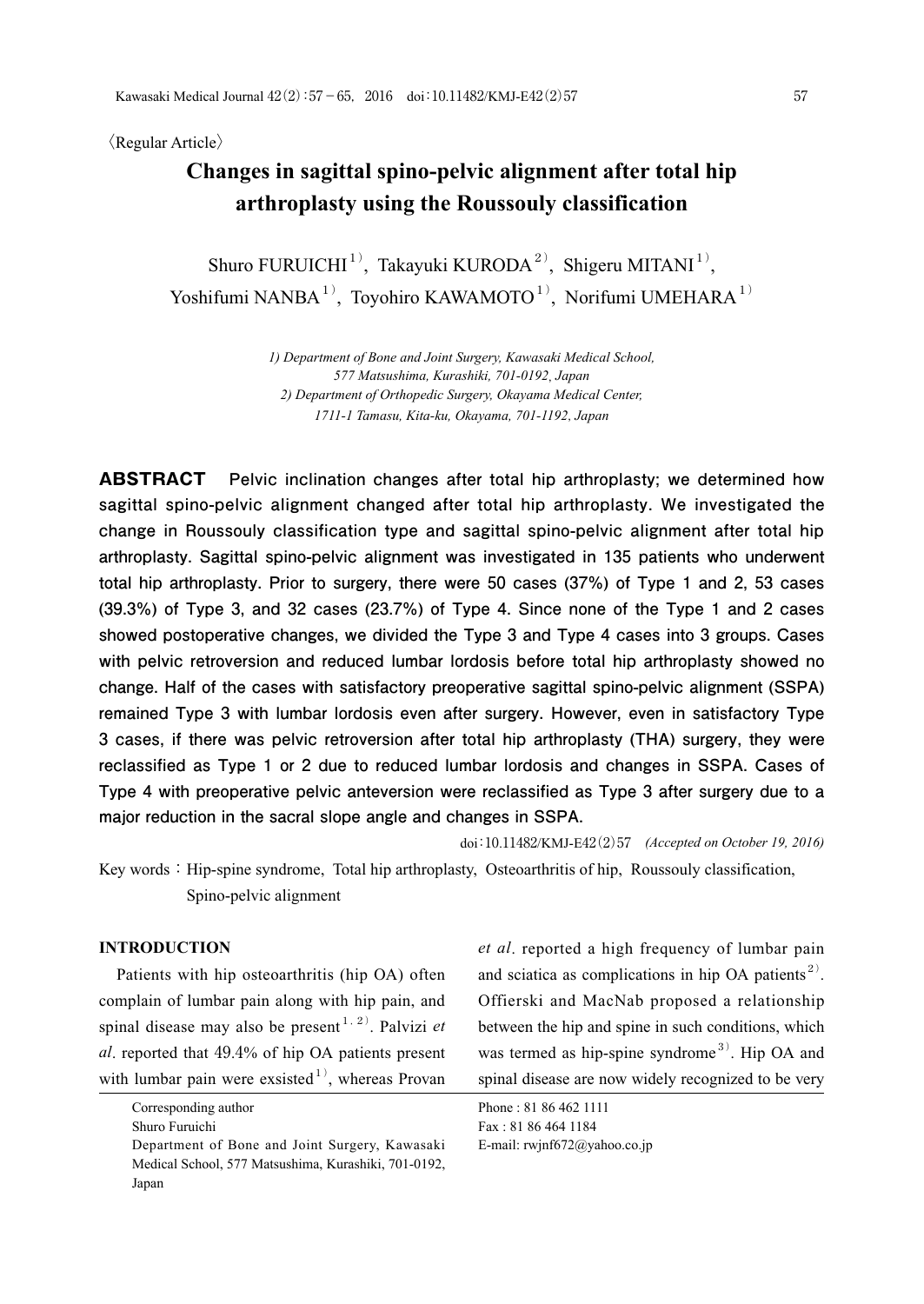closely related.

 Hip-spine syndrome is broadly divided into two types, including one type wherein hip OA induces contracture of the hip joint, anteversion of the pelvis, and an increase in lordosis, as well as another type wherein retroversion of the pelvis and a decrease in lordosis due to lumbar degeneration reduces the anterior covering of the hip, and causes progression of hip  $OA^{3}$ . Moreover, the sagittal alignment differs between these two hip OA Types. Lumbar pain reportedly improves following total hip arthroplasty (THA) for end-stage hip  $OA^{1, 4}$ . Hence, it is likely that THA alters pelvic alignment and thereby alters the sagittal alignment of the spine.

 The recent increase in the use of sagittal spinopelvic alignment (SSPA) evaluation has resulted in increased interest in ascertaining the pathologies underlying spinal deformities and degenerative diseases and in assessing the treatment results<sup>5)</sup>. SSPA evaluation is considered to be useful for assessing sagittal alignment before and after THA. The widely used parameters for assessing SSPA include pelvic incidence (PI) and sacral slope (SS). PI is not dependent on posture and is an individualspecific angle that remains constant<sup>5,6)</sup>. SS represents the anteversion/retroversion of the pelvis, through an angle formed by S1 (first sacral vertebra) and the horizontal plane<sup>7)</sup>(Fig. 1).

 Roussouly *et al*. measured the SSPA of volunteers, classified them into four Types based on their PI and SS values, and examined the association between these types and spinal disease. The Type 1 and Type 2 groups, which had a low PI and an SS of  $\leq 35^\circ$ , exhibited a higher risk of intervertebral disc disease. Type 3, which had a high PI and an SS of  $>35^{\circ}$  but <45°, was considered as normal. The Type 4 group, which had an even higher PI and an SS of  $>45^\circ$ , exhibited a higher risk of lumbar spondylolisthesis $8$ ) (Fig. 2) .

Pelvic inclination reportedly changes after



Fig. 1. Measurement of the anterior pelvic plane (APP). The APP is the angle formed by a vertical line from the pubic symphysis and the mid-point between the two anterior superior iliac spines. Pelvic incidence is regarded as the angle between the line connecting the hip axis and the midpoint of the superior endplate of S1. The sacral slope (SS) is regarded as the angle between the superior endplate of S1 and the horizontal plane.

THA $^{9-11}$ . The pelvis is coupled with the sacrum at the sacroiliac joints, and hence, when pelvic inclination changes after THA, it is expected that the sacral inclination would also change, along with the SS. Moreover, if pelvic anteversion is noted after THA, the SS would increase. In contrast, if retroversion is noted after THA, the SS would decrease (Fig. 3). Thus, it is possible to hypothesize that the Roussouly classification types may differ or change before and after THA, thus also resulting in a change in the SSPA. In the present study, we aimed to investigate the manner in which SSPA changes before and after THA in hip OA patients using the Roussouly classification, and to clarify the manner in which SSPA is affected after THA.

### **SUBJECTS AND METHODS**

 This study was a retrospective case-control study. In total, 135 patients with hip OA underwent THA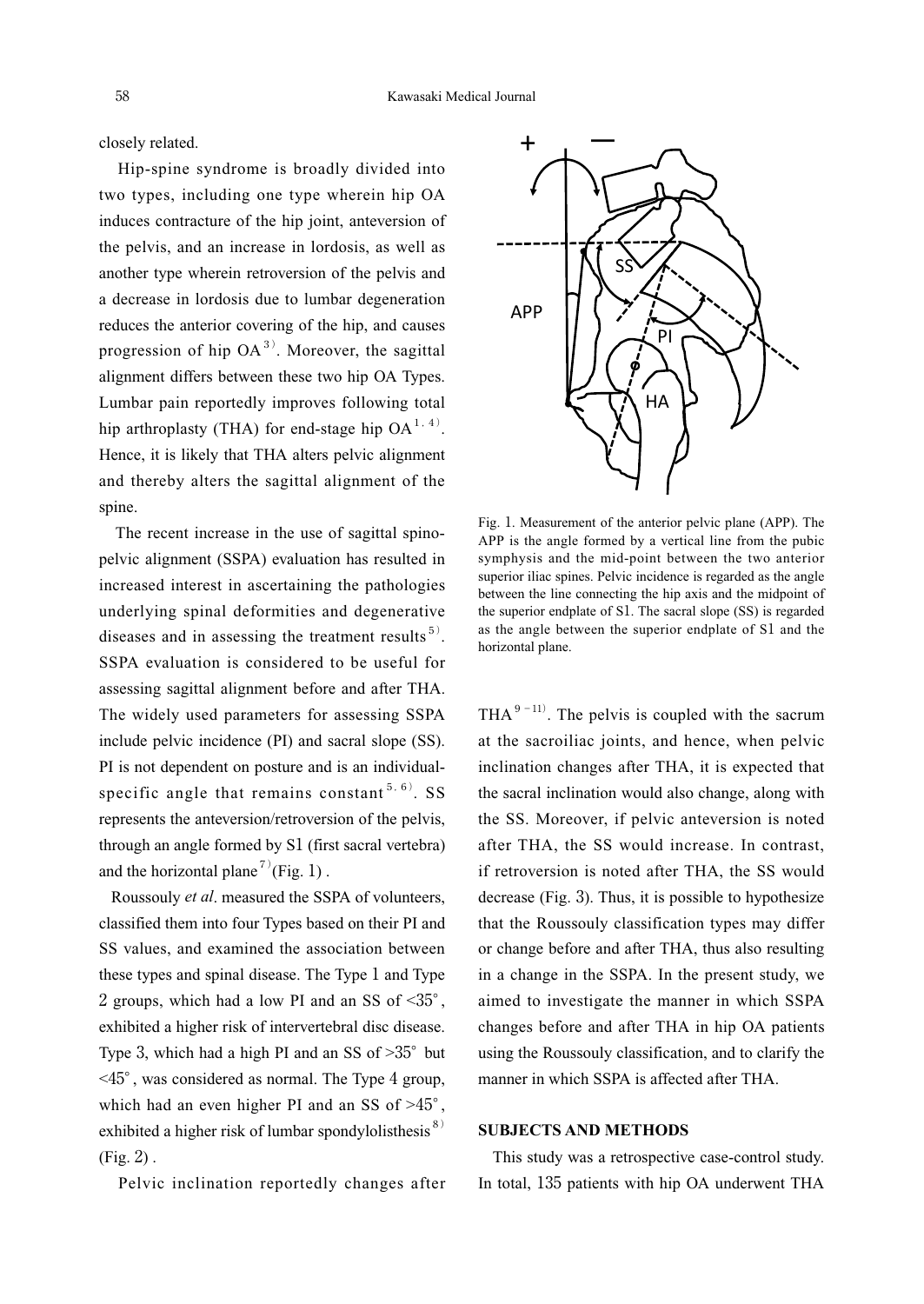

Fig. 2. Roussouly classification. A four-part classification of morphology was used to classify each patient.



Anterior pelvic inclination



High-grade SS Low-grade SS Posterior pelvic inclination

Fig. 3. Relationship between sacral slope (SS) and pelvic inclination. Patients with a high SS are assumed to have anterior pelvic inclination, whereas those with a low SS are assumed to have posterior pelvic inclination.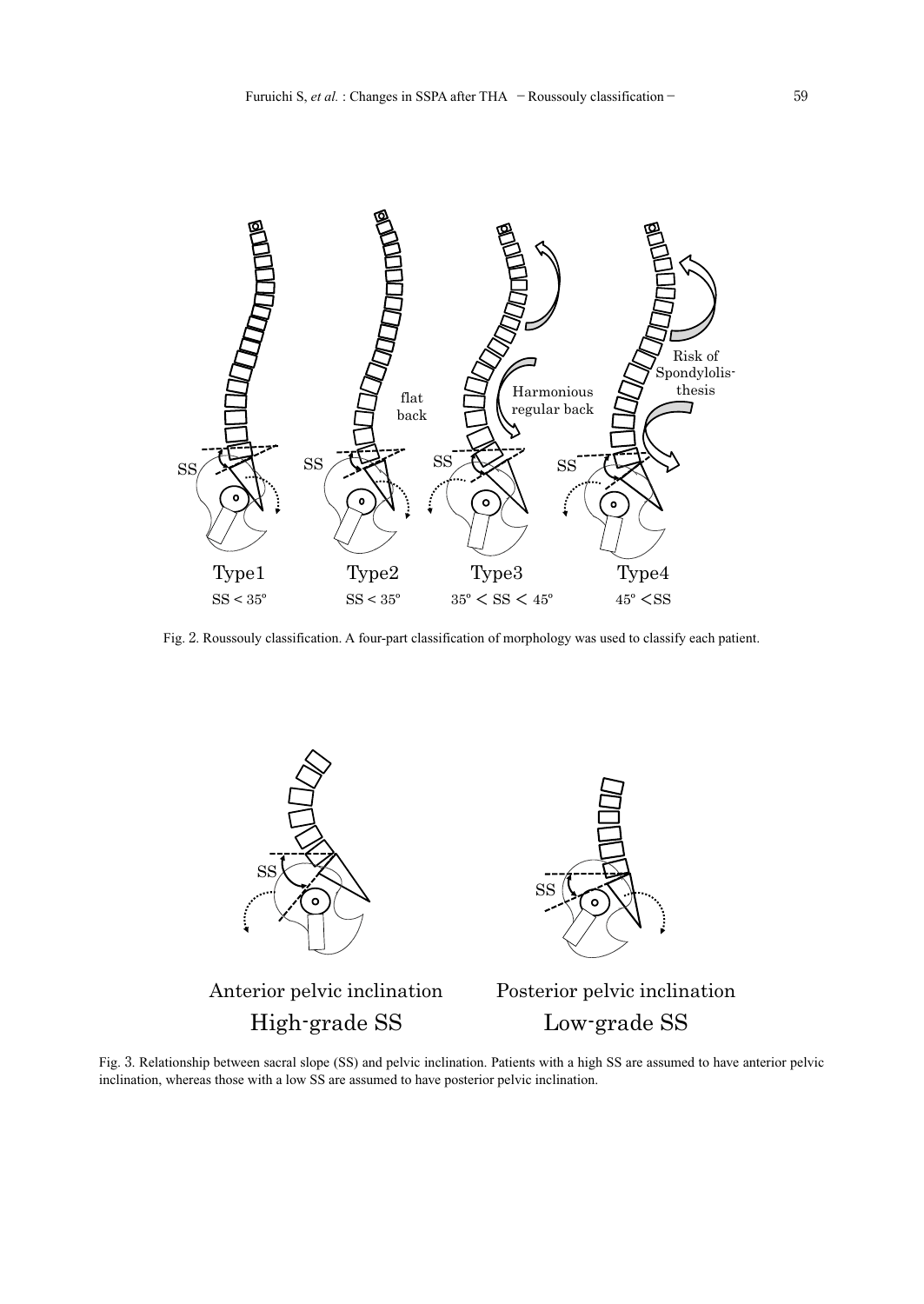at Kawasaki Medical School Hospital, including 13 males and 122 females with a mean age at the time of surgery of  $66 \pm 9.4$  years (mean  $\pm$  standard deviation). Only cases with an extent of dislocation classified as groups I and II, according to the Crowe classification, were included $12$ . Cases with greater dislocation (groups III and IV according to the Crowe classification<sup>12)</sup>), as well as cases of trauma and those with a history of osteotomy were excluded. The affected side was unilateral in 106 cases and bilateral in 29 cases. In general, primary THA is more commonly performed in women than in men, except in cases with avascular necrosis of the femoral head; the fact that there were more women than men in the present study appears promising as it represents this trend.

 Total spine lateral and pelvic lateral radiograms were obtained in the standing position using plain radiography before surgery and 12 months after surgery. While imaging was performed, the patient was asked to gently hold onto a bar in the front, so that the natural standing position could be highly reproducible. Cases with bilateral disease underwent imaging on both sides before surgery and at 12 months after bilateral THA.

 The measurement parameters included standing anterior pelvic plane (APP),  $SS^{7}$ , lumbar-lordosis  $(LL)^{13}$ . APP represented the angle formed by a vertical line and a line connecting the pubic symphysis and the bilateral anterior superior iliac spine midpoint<sup>14)</sup>; it was considered to be positive and to represent pelvic anteversion when the anterior superior iliac spine was located anteriorly to the pubic symphysis, and considered to be negative and to represent retroversion when it was located posteriorly to the pubic symphysis (Fig. 1). For the APP, we investigated the amount of change between the APP before THA and that at 1 year after THA, described as  $\triangle$  APP. LL represents lordosis, and was measured as the angle formed by the superior endpoint of L1 (first lumbar vertebra) and the



Fig. 4. Sagittal spino-pelvic alignment: Lumbar lordosis (LL) represents lordosis.

superior endpoint of  $\text{S1}^{13}$  (Fig.4). Since none of the Type 1 and 2 cases showed postoperative changes, we divided the Type 3 and Type 4 cases into three groups. Next, we examined whether the Roussouly classification changed at 1 year after THA, and compared the preoperative measurement parameters between those with or without altered Roussouly classifications among each group described above.

 Statistical analysis was performed using Stat Mate III (ATMS, Tokyo, Japan). All data were expressed as mean  $\pm$  standard deviation. Student's t-test was used to compare each parameter among the four groups. Moreover, 95% exact confidence intervals were calculated, and a statistically significant difference was defined as a p value of  $<0.05$ .

## **RESULTS**

 All the measurement parameters were presented as mean  $\pm$  SD. The mean preoperative APP in all the cases was  $2.4 \pm 10.2^{\circ}$ , whereas the mean  $\triangle$  APP was  $-5.3 \pm 9.4^\circ$ . Among the cases that underwent preoperative Roussouly classification, 25 were classified as Type 1 and 25 cases were classified as Type 2 (total, 50 cases; 37%), 53 cases (39.3%) were classified as Type 3, and 32 cases (23.7%) were classified as Type 4. Since the difference of Type 1 and Type 2 is only presence of flat back in Type 2 and SS in both types are the same as less than 35°, Type 1 and 2 were mixed as Type 1/2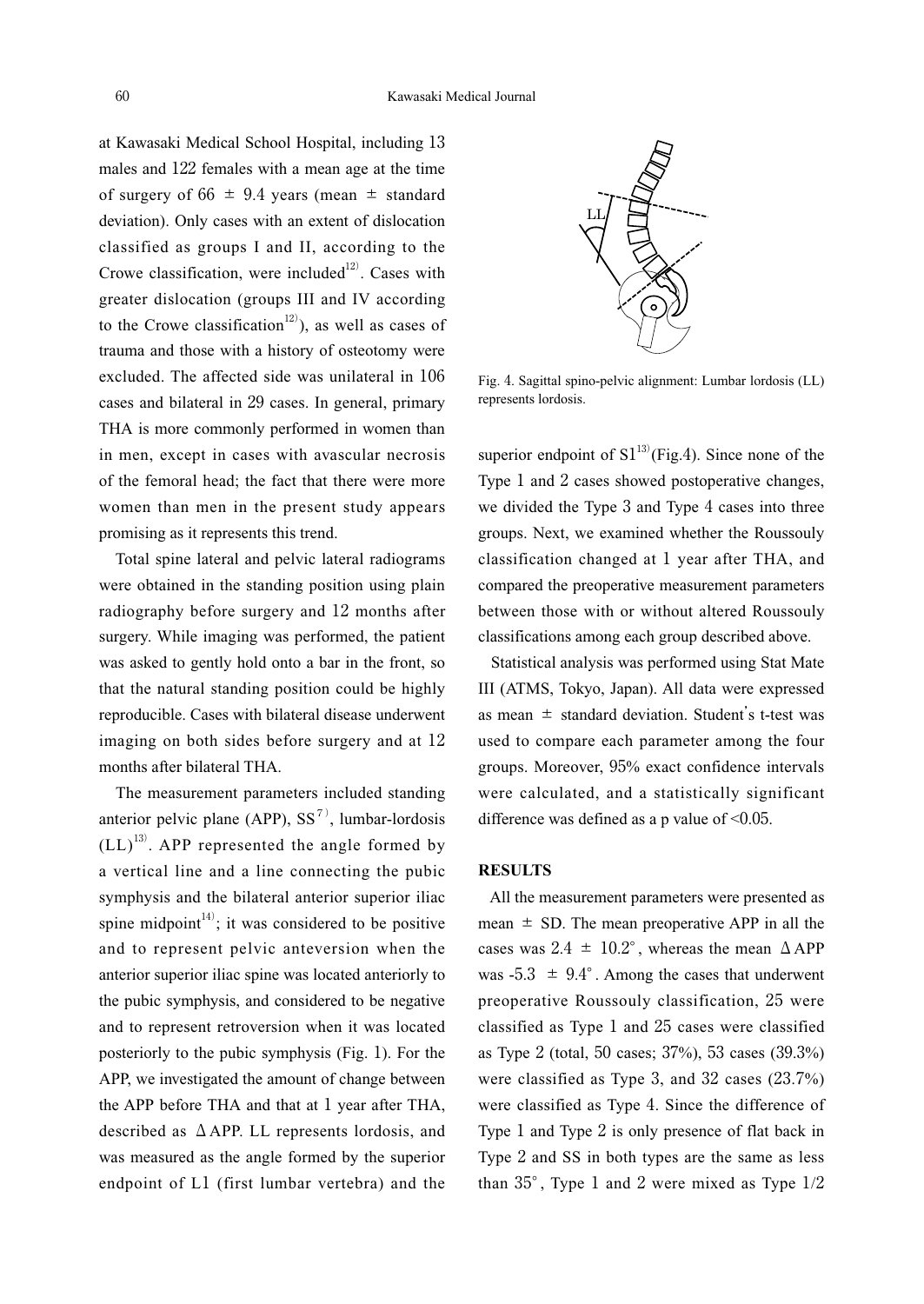for further analyses, In Types 1/2, 3, and 4, the SS values were  $28.6 \pm 5.1^{\circ}$ ,  $38.9 \pm 4.8^{\circ}$ , and  $49.8$  $\pm$  6.3°, respectively. Moreover, in Types 1/2, 3, and 4, the mean age was  $67.4 \pm 9.9$  years,  $65.3 \pm 1$ 8.8 years, and  $66.2 \pm 9.3$  years, respectively; no significant difference in any of the above-mentioned parameters was noted among the three types.

 With regard to the preoperative measurement parameters, the APP in Types 1/2, 3, and 4 were -1.0  $\pm$  9.3°, 3.6  $\pm$  9.9°, and 5.5  $\pm$  10.8°, respectively. In particular, Types 1/2 showed significant pelvic retroversion as compared to Types 3 and 4.

 In Types 1/2, 3, and 4, the LL was found to be  $38.8 \pm 13.3^{\circ}$ ,  $52.2 \pm 9.3^{\circ}$ , and  $58.5 \pm 8.9^{\circ}$ , respectively; Types 1/2 exhibited significantly lesser lordosis of the lumbar spine as compared to Types 3 and 4. In particular, Type 4 exhibited a significantly greater lordosis of the lumbar spine, as compared to Type 3 (Table 1).

 With regard to the change in Roussouly classification before and after THA, patients in the Type 1/2 did not show any change (Fig. 5). In this type, the mean postoperative APP was  $-6.3 \pm 11.3^{\circ}$ , and the  $\triangle$ APP was -5.3  $\pm$  8.2°, which indicates retroversion of the pelvis compared to that before surgery.

 Furthermore, in Type 3, 29 patients did not show any change in the Roussouly classification before and after THA; these patients were included in group A. However, 16 patients classified as Type 3 preoperatively showed a change to Type 1 or 2, and were assigned to group B, whereas 8 patients classified as Type 3 preoperatively showed a change

to Type 4, and were assigned to group C (Fig. 5). In groups A, B, and C, the mean APP value was 3.9  $\pm$  11.7°, 4.2  $\pm$  7.9°, and 1.4  $\pm$  6.3°, whereas the  $\Delta$  APP was -4.4  $\pm$  9.3°, -7.6  $\pm$  1.4°, and -0.5  $\pm$ 2.9°, respectively. Group B exhibited significantly greater retroversion than group C. In groups A, B, and C, the mean SS values were  $39.2 \pm 3.2^{\circ}$ ,  $37.3 \pm 7.2^{\circ}$ , and  $40.9 \pm 2.9^{\circ}$ , respectively; no significant difference was noted among the groups. Moreover, the mean LL value was  $53.3 \pm 8.1^{\circ}$ ,  $46.8 \pm 7.7^{\circ}$ , and  $58.4 \pm 11.9^{\circ}$  in groups A, B, and C, respectively; the LL in group B was significantly greater than that in groups A and C, where the lordosis was reduced (Table 2). Among the patients classified as Type 4 preoperatively, 13 did not show any change in the classification at 1 year after THA, and were assigned to group D; 6 patients showed a change in the classification to Type 1 or 2, and were assigned to group E, whereas 13 patients showed a change in the classification to Type 3 and were assigned to group  $F$  (Fig. 5). The APP value was  $9.1$ 



Fig. 5. Proportion of each Roussouly classification type before surgery and at 1 year after total hip arthroplasty.

Table 1. Pre-operative results for all radiographic measurements according to the Roussouly classification.

| Type | 1/2<br>$n = 50$ | p value<br>$1/2$ vs $3$ | $n = 53$       | p value<br>$3 \text{ vs } 4$ | $n = 32$       | p value<br>$4 \text{ vs } 1/2$ |
|------|-----------------|-------------------------|----------------|------------------------------|----------------|--------------------------------|
| APP  | $-1.0 \pm 9.3$  | $*0.015$                | $3.6 \pm 9.9$  |                              | $5.5 \pm 10.8$ | $*0.006$                       |
| SS   | $28.6 \pm 5.1$  | $*0.0001$               | $38.9 \pm 4.8$ | $*0.0001$                    | $49.8 \pm 6.3$ | $*0.0001$                      |
| LL   | $38.8 \pm 13.3$ | $*0.0001$               | $52.2 \pm 9.3$ | $*0.0003$                    | $58.5 \pm 8.9$ | $*0.0001$                      |

All data are presented as mean  $\pm$  standard deviation

 $*P < 0.05$ , Student's t-test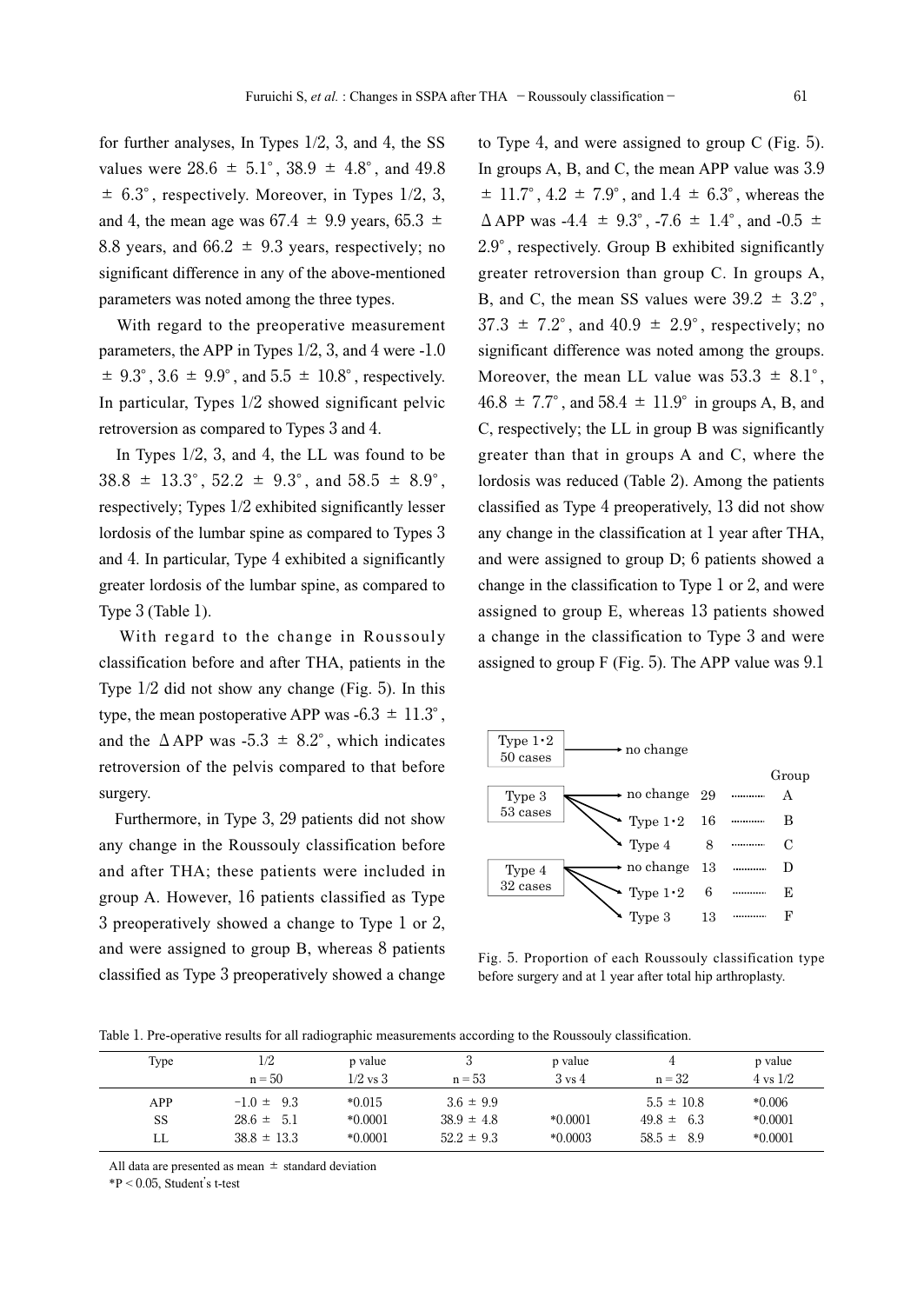| Group           | group A<br>$n = 29$ | p value<br>A vs B | group B<br>$n = 16$ | p value<br>B vs C | group $C$<br>$n = 8$ | p value<br>C vs A |
|-----------------|---------------------|-------------------|---------------------|-------------------|----------------------|-------------------|
| APP             | $3.9 \pm 11.7$      |                   | $4.2 \pm 7.9$       |                   | $1.4 \pm 6.3$        |                   |
| $\triangle$ APP | $-4.4 \pm 9.3$      |                   | $-7.6 \pm 1.4$      | $*0.009$          | $-0.5 \pm 2.9$       |                   |
| SS              | $39.2 \pm 3.2$      |                   | $37.3 \pm 7.2$      |                   | $40.4 \pm 2.9$       |                   |
| LL              | $53.3 \pm 8.1$      | $*0.012$          | $46.8 \pm 7.7$      | $*0.009$          | $58.4 \pm 11.9$      |                   |

Table 2. Pre-operative results of groups A, B, and C for all radiographic measurements in patients classified as Type 3 according to the Roussouly classification.

All data are presented as mean  $\pm$  standard deviation

 $*P < 0.05$ . Student's t-test

Table 3. Pre-operative results of groups D, E, and F for all radiographic measurements in patients classified as Type 4 according to the Roussouly classification.

| Group           | group D<br>$n = 1.3$ | p value<br>D vs E | group $E$<br>$n = 6$ | p value<br>$E$ vs $F$ | group F<br>$n = 13$ | p value<br>F vs D |
|-----------------|----------------------|-------------------|----------------------|-----------------------|---------------------|-------------------|
| APP             | $9.1 \pm 3.6$        |                   | $3.6 \pm 13.2$       |                       | $2.8 \pm 10.0$      |                   |
| $\triangle$ APP | $-0.5 \pm 3.6$       |                   | $-10.4 \pm 11.9$     |                       | $-9.9 \pm 10.8$     |                   |
| SS              | $50.2 \pm 7.9$       |                   | $48.2 \pm 4.4$       |                       | $50.1 \pm 5.4$      |                   |
| LL              | $58.6 \pm 11.1$      |                   | $54.2 \pm 6.2$       |                       | $60.3 \pm 7.4$      |                   |

All data are presented as mean  $\pm$  standard deviation

 $*P < 0.05$ , Student's t-test

 $\pm$  3.6°, 3.6  $\pm$  13.2°, and 2.8  $\pm$  10.0° in groups D, E, and F, respectively; group D had significantly more anteversion than groups E and F, although the difference was not significant. Moreover, the ΔAPP value was -0.5  $\pm$  3.6°, -10.4  $\pm$  11.9°, and -9.9  $\pm$ 10.8° in groups D, E, and F, respectively; group F showed a significantly greater amount of change than group D. In groups D, E, and F, respectively, the SS value was  $50.3 \pm 7.9^{\circ}$ ,  $48.2 \pm 4.4^{\circ}$ , and 50.1  $\pm$  5.4°; the LL value was 58.6  $\pm$  11.1°, 54.2  $\pm$  6.2°, and 60. 3  $\pm$  7.4° (Table 3).

#### **DISCUSSION**

 In the present study, we assessed whether the Roussouly classification types changed after THA in patients with hip OA. THA surgery reportedly results in a change in pelvic inclination, along with retroversion at 1 year after THA $^{9-11}$ . In the present study, we also observed retroversion at 1 year after THA, consistent with past reports. Hip OA often involves pelvic anteversion, because of increased coverage of the femoral head or flexion contracture of the hip joint. THA improves the flexion contracture, and thus results in pelvic retroversion. Ishida *et al*. reported that a greater amount of preoperative anteversion indicated a greater amount of postoperative retroversion; however, if the cases had retroversion preoperatively, no significant change would be noted. The patients who were classified as Roussouly Type 4 before THA had considerable SS and had pelvic anteversion, and therefore, major pelvic retroversion after THA may be expected to reduce the SS values and improve the SSPA.

 Few reports have described the changes in SSPA before and after THA surgery. Kristen *et al*. compared the SS values before surgery and at 9 months after surgery in 12 cases of THA, and reported that no significant change occurred<sup>15)</sup>. Ben-Galim *et al*. compared the sacral inclination before surgery and at 2 years after THA in 25 cases of THA, and reported that no significant change was noted $4$ <sup> $\ell$ </sup>. However, both these studies had a small sample size, and no studies with a large sample size have been reported. Hip OA may include conditions of preoperative pelvic anteversion and conditions of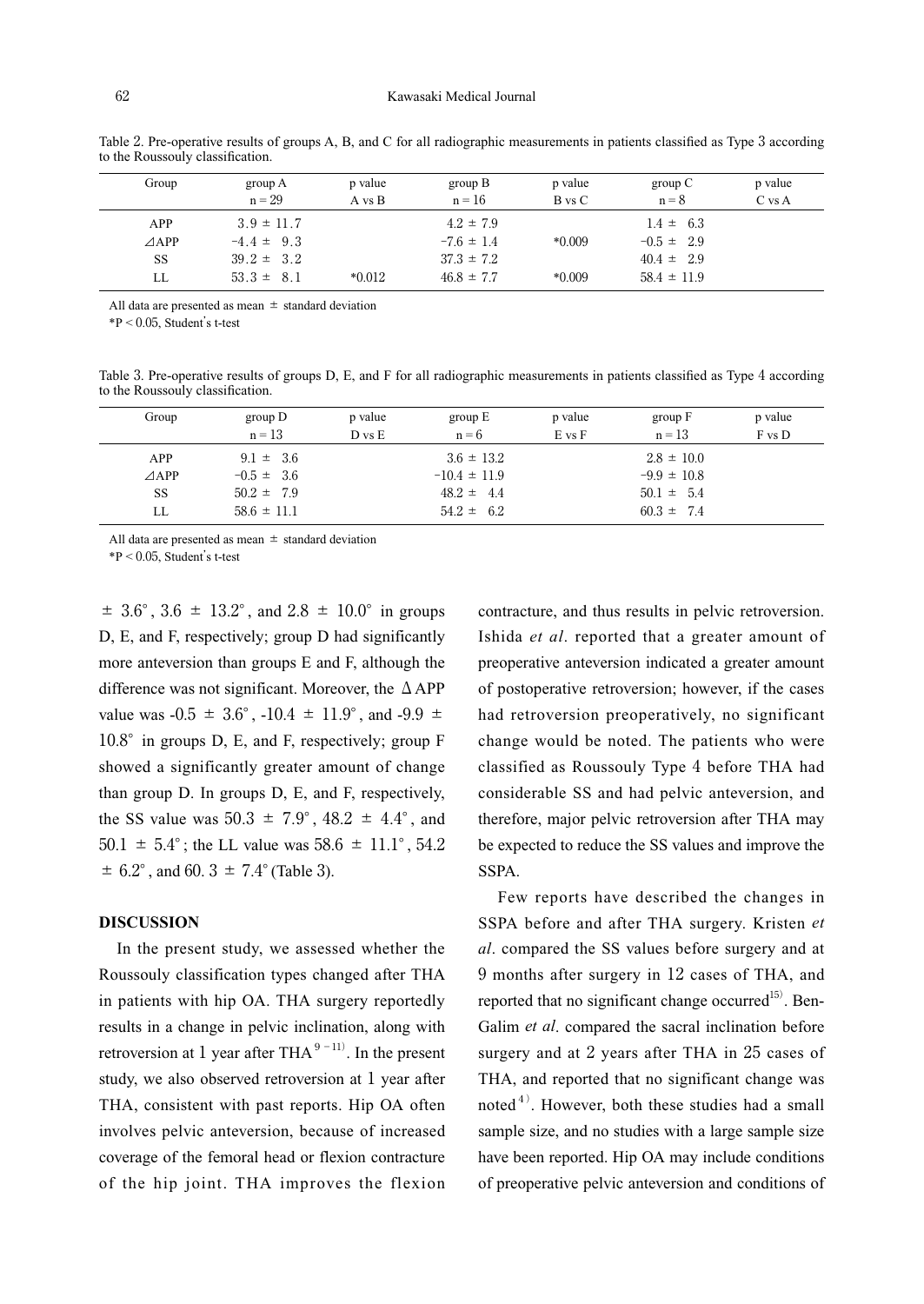retroversion, and there may also have been variance in the SS values. In these reports, possible reasons for the lack of change in SSPA may be the small sample size and the fact that cases with high and low preoperative SS were considered together. In the present study, the Roussouly classification was used to indicate the preoperative SSPA status. We examined patients separately depending on whether they had pelvic anteversion or retroversion.

 With regard to SS in hip OA, Ben-Galim *et al*. reported a value of  $39^{\circ}$  in 25 cases<sup>4)</sup>, whereas Okuda *et al*. reported a value of  $42.3^{\circ}$  in 26 cases<sup>16)</sup>. Okuda *et al*. reported that the SS value was 32.6° among healthy volunteers with matched ages, and that patients with hip OA had a significantly greater  $SS<sup>17</sup>$ . The SS in hip OA may be greater than that in healthy volunteers because pelvic anteversion is commonly noted. Araújo *et al*. classified 489 volunteers without spinal disorders according to the Roussouly classification, and reported incidences of 36.2%, 42.3%, and 21.5% for Types 1/2, 3, and 4, respectively18), whereas Chaléat-Valayer *et al*. reported incidences of 27.8%, 47.7%, and 24.5%, respectively, in a similar analysis of  $709$  patients<sup>18)</sup>. In the present study, the incidence of Types  $1/2$ , 3, and 4 preoperatively were 37.0%, 39.3%, and 23.7%, respectively. Based on previous reports, it was expected that a greater proportion of patients would be grouped as Type 3 or 4 with a high SS; however, the proportions were similar to those in healthy volunteers. In 149 cases before THA, Ishida *et al*. reported that 56% had pelvic anteversion and  $44%$  had pelvic retroversion<sup>9)</sup>. In hip OA, several cases of pelvic anteversion are noted, whereas cases with pelvic retroversion due to aging (and other such causes) comprise approximately 40% of patients. In cases of pelvic retroversion, a Roussouly classification Type 1 or 2 is more often observed, and therefore, in the present study, the number of patients with Type 1 and 2 were higher than expected (37%).

# *Roussouly classification changes in patients preoperatively classified as Type 1 and 2*

 Fifty patients classified as Type 1 or 2 before THA did not show any change in the classification type after THA. In cases with pelvic retroversion, no significant anteversion was noted after THA, and only a minimal change in pelvic inclination was noted $9$ ). We believe that this is a reason for the lack of change in classification Type. The Type 1 and 2 had a significantly lower APP and LL than the Type 3 and 4; moreover, the patients in Type 1 and 2 had retroversion of the pelvis and reduced lumbar lordosis. Cases with preoperative pelvic retroversion and reduced lumbar lordosis did not exhibit any change in SSPA despite undergoing THA.

# *Roussouly classification changes in patients preoperatively classified as Type 3*

 Among the 53 cases preoperatively classified as Type 3, the proportion of patients in group A (no change in type after surgery) was highest (55%) and showed favourable SSPA; the other 45% had a change in SSPA. In contrast to the  $\triangle$  APP of group A (-4.4°), the pelvic retroversion in group B was greater (-7.6°), and these patients showed a change in classification type. Moreover, group B had a significantly lower LL value and reduced lordosis as compared to group A. Taki *et al*. also reported on the pelvic inclination after THA, and indicated a mean retroversion of 3.9° at 1 year and 6.5° at 4 years; they stated that retroversion continued to progress beyond 1 year after  $THA<sup>10</sup>$ . Although the classification type changed to Type 4 at 1 year after surgery, an improvement in flexion contracture may have occurred over time, which may have reduced the pelvic anteversion and revised the SSPA to Type 3.

# *Roussouly classification changes in patients preoperatively classified as Type 4*

Among 32 cases preoperatively classified as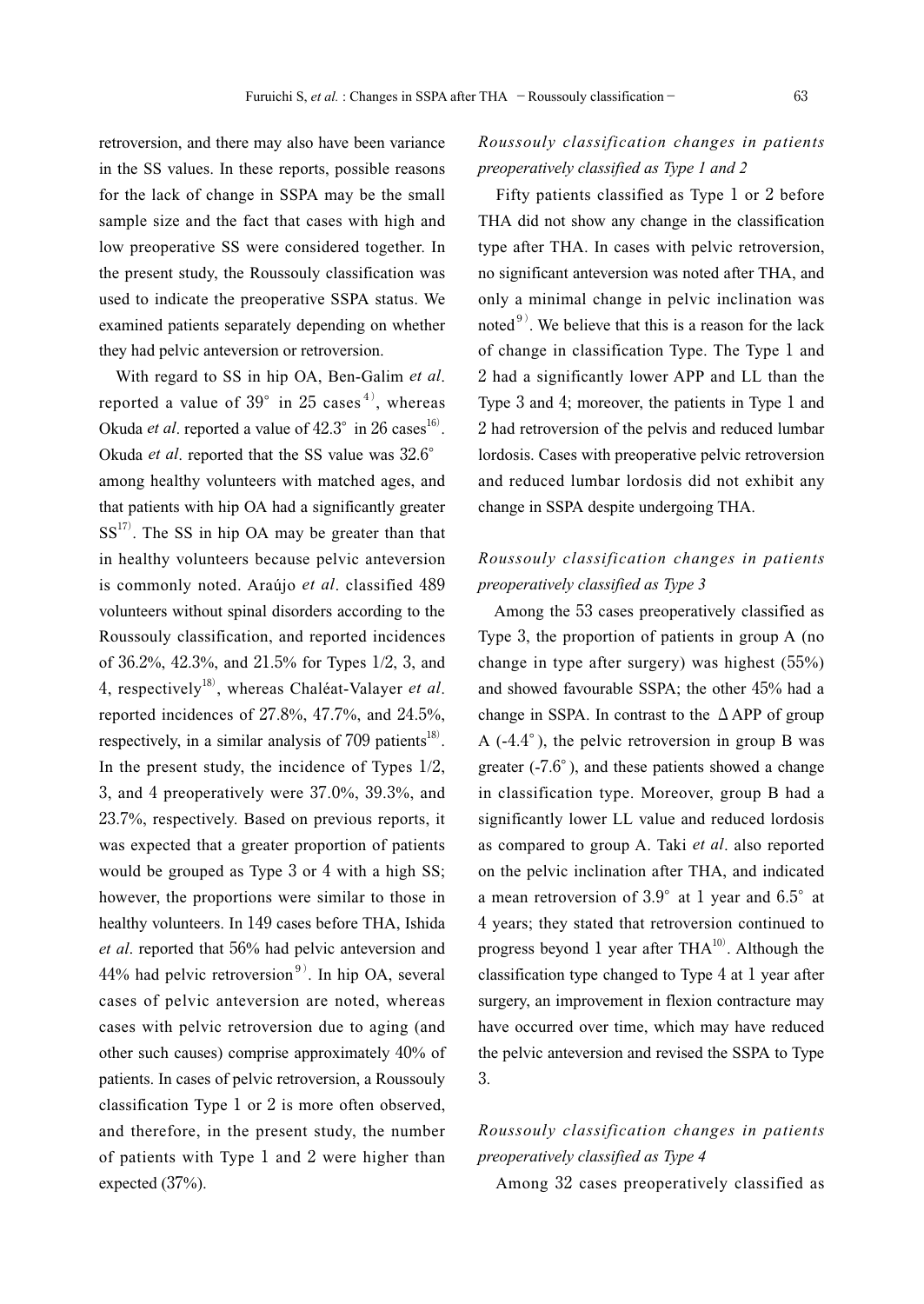Type 4, 13 patients (41%) showed a change in classification to Type 3 with SSPA. The present study indicated that pelvic retroversion following THA caused a change from Type 4 to Type 3, which had a well-harmonized SSPA. Group D (no change in classification Type from Type 4) did not show any significant difference, but showed a large preoperative APP and considerable anteversion, as well as minimal  $\triangle$ APP. Group E (wherein the classification Type changed to Type 1 and 2), however, had a large  $\triangle$ APP (-10.4°), and large postoperative retroversion. Among the groups D, E, and F, no significant difference was observed in the radiographic parameters, and hence, the differences were thought to be related to preoperative anteversion and postoperative retroversion.

 In conclusion, the SSPA changes after THA, and improves in certain cases. Cases with pelvic retroversion and reduced lumbar lordosis before THA did not show any change in SSPA after THA. Half of the cases with a favourable SSPA before THA maintained this favourable condition after THA as well. However, in cases where the lordosis was reduced despite the presence of a favourable SSPA, postoperative pelvic retroversion and worsening of SSPA were noted. In cases with preoperative pelvic anteversion, high SS, 41% of cases had improved SSPA after THA.

### **REFERENCES**

- 1)Parvizi J, Pour AE, Hillibrand A, Goldberg G, Sharkey PF, Rothman RH: Back pain and total hip arthroplasty: a prospective natural history study. Clin Orthop Relat Res 468: 1325-1330, 2010
- 2) Provan JL, Moreau P, MacNab I: Pitfalls in the diagnosis of leg pain. Can Med Assoc J 121: 167-171, 1979
- 3) Offierski CM, MacNab I: Hip-spine syndrome. Spine (Phila Pa 1976) 8: 316-321, 1983
- 4) Ben-Galim P, Ben-Galim T, Rand N, Haim A, Hipp J, Dekel S, Floman Y: Hip-spine syndrome: the effect of total hip replacement surgery on low back pain in severe osteoarthritis of the hip. Spine (Phila Pa 1976) 32: 2099-

2102, 2007

- 5) Jackson RP, Peterson MD, McManus AC, Hales C: Compensatory spinopelvic balance over the hip axis and better reliability in measuring lordosis to the pelvic radius on standing lateral radiographs of adult volunteers and patients. Spine (Phila Pa 1976) 23: 1750-1767, 1998
- 6)Legaye J, Duval-Beaupère G, Hecquet J, Marty C: Pelvic incidence: a fundamental pelvic parameter for three-dimensional regulation of spinal sagittal curves. Eur Spine J 7: 99-103, 1998
- 7)Ferguson AB: The Clinical and Roentgenographic Interpretation of Lumbosacral Anomalies. Radiology 22: 548-558, 1934
- 8) Roussouly P, Gollogly S, Berthonnaud E, Dimnet J: Classification of the normal variation in the sagittal alignment of the human lumbar spine and pelvis in the standing position. Spine (Phila Pa 1976) 30: 346-353, 2005
- 9)Ishida T, Inaba Y, Kobayashi N, Iwamoto N, Yukizawa Y, Choe H, Saito T: Changes in pelvic tilt following total hip arthroplasty. J Orthop Sci 16: 682-688, 2011
- 10) Taki N, Mitsugi N, Mochida Y, Akamatsu Y, Saito T: Change in pelvic tilt angle 2 to 4 years after total hip arthroplasty. J Arthroplasty 27: 940-944, 2012
- 11) Kyo T, Nakahara I, Miki H: Factors predicting change in pelvic posterior tilt after THA. Orthopedics 36: e753- 759, 2013
- 12) Crowe JF, Mani VJ, Ranawat CS: Total hip replacement in congenital dislocation and dysplasia of the hip. J Bone Joint Surg Am 61: 15-23, 1979
- 13) Wiltse LL, Winter RB: Terminology and measurement of spondylolisthesis. J Bone Joint Surg Am 65: 768-772, 1983
- 14) DiGioia AM, Hafez MA, Jaramaz B, Levison TJ, Moody JE: Functional pelvic orientation measured from lateral standing and sitting radiographs. Clin Orthop Relat Res 453: 272-276, 2006
- 15) Radcliff KE, Orozco F, Molby N, Delasotta L, Chen E, Post Z, Ong A: Change in spinal alignment after total hip arthroplasty. Orthop Surg 5: 261-265, 2013
- 16) Okuda T, Fujita T, Kaneuji A, Miaki K, Yasuda Y, Matsumoto T: Stage-specific sagittal spinopelvic alignment changes in osteoarthritis of the hip secondary to developmental hip dysplasia. Spine (Phila Pa 1976) 32: E816-819, 2007
- 17) Araújo F, Lucas R, Alegrete N, Azevedo A, Barros H: